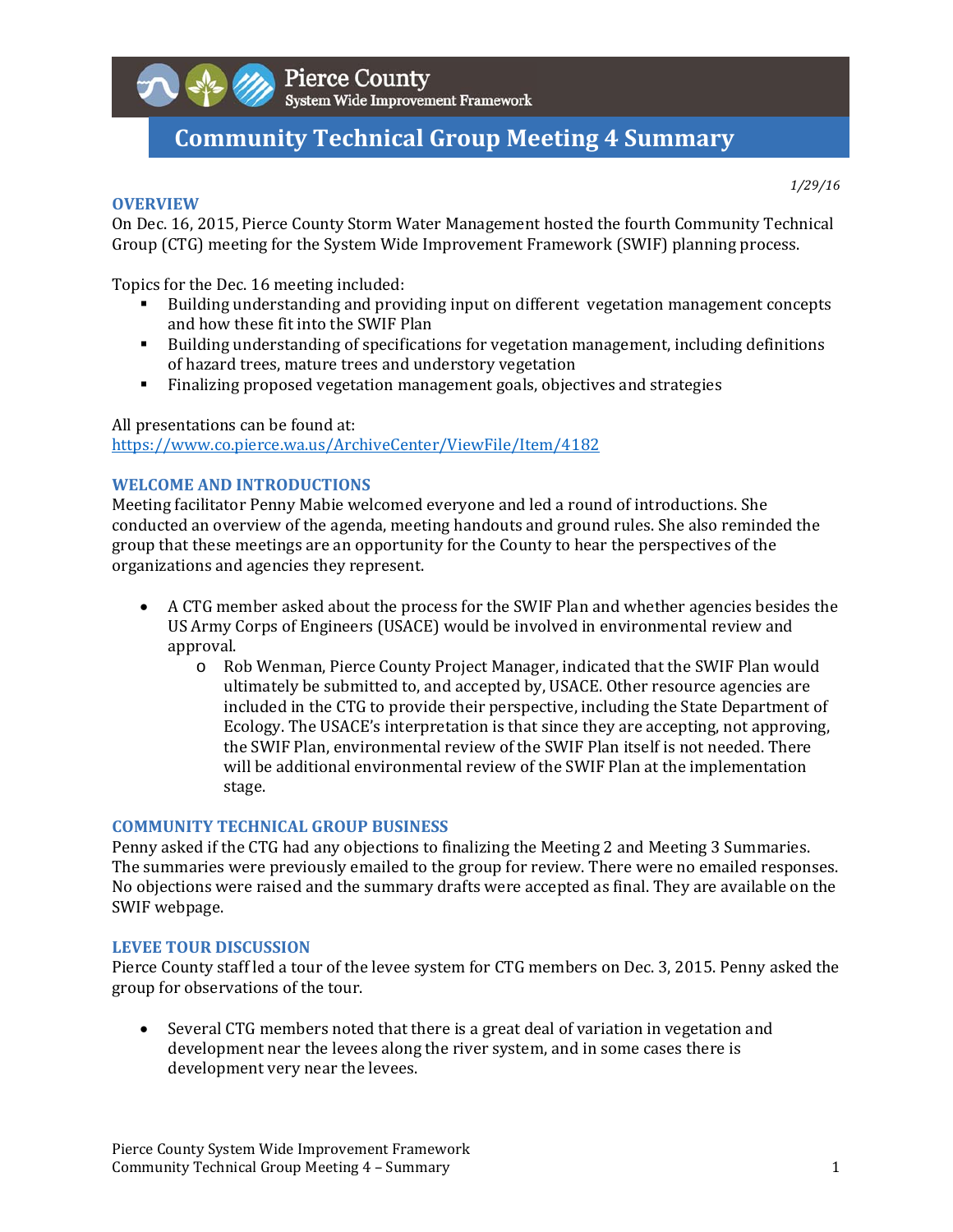- Rob indicated that one of the objectives for the tour was to introduce the concept of the five levee structure schematics shared at the previous meeting. The CTG members indicated that the tour was useful and showed these schematics in context.
- A CTG member noted that it was valuable to see how the river flow varies, and how the river channel can meander and move.

## **VEGETATION MANAGEMENT DEFINITIONS**

Peter Hummel, Anchor QEA Landscape Architect, discussed vegetation management components and suggested recommendations, including hazard trees, mature trees, understory vegetation and replanting. See slides 5-39 of the Presentation for details.

#### Hazard Trees

Peter walked through what constitutes a hazard tree and suggested recommendations related to hazard trees, including:

- Training personnel with the appropriate qualifications to identify hazard trees
- Combining several existing hazard tree assessment forms to fit the needs of the County (i.e., Whatcom County Hazard Tree Assessment Form, International Society of Arboriculture (ISA) Basic Tree Assessment Form, and USACE Tree Checklist)
- Considering levee-specific targets and fish-related habitat needs

CTG members shared the following questions or comments and Pierce County staff provided answers where appropriate:

- A CTG member noted that it seems as if every tree is a hazard using these components.
	- o Peter said that the County does not intend to do an inventory of every tree to determine if it is hazardous. Instead, these components outline under what circumstances a tree that has been identified as a potential hazard would need to be removed.
- A CTG member said that the risk associated with losing shading from a tree should be weighted equally with risk to the levee structure when determining if a tree is a hazard.
- A CTG member asked if the County is required by a code or regulation to assess and remove hazard trees.
	- $\circ$  Peter said that he does not know of a specific code or regulation that requires assessment of hazard trees. As the levee manager, the County is responsible for any trees that are posing imminent risk.
	- o Tony Fantello, Pierce County Project Sponsor, noted that the County is looking to develop a series of guidelines about hazard trees to ensure best practices are followed. Tony indicated that it is the County's intention to keep as many trees as possible, but they will have to be more aggressive with thinning to maintain USACE inspectability standards.
	- $\circ$  Rob indicated that the County is trying to find a balance between risk, maintenance and habitat.
- A CTG member noted that restoring habitat needs to be a consideration so that habitat does not continue to diminish and endanger salmon species.
	- o Rob indicated that the SWIF Plan is one component for managing the overall levee system, and that there are opportunities for enhancement through other programs (e.g., Habitat Conservation Plan(HCP)).
- A CTG member said that the levee tour focused on operations and maintenance and asked whether they could do another tour with a focus on vegetation management.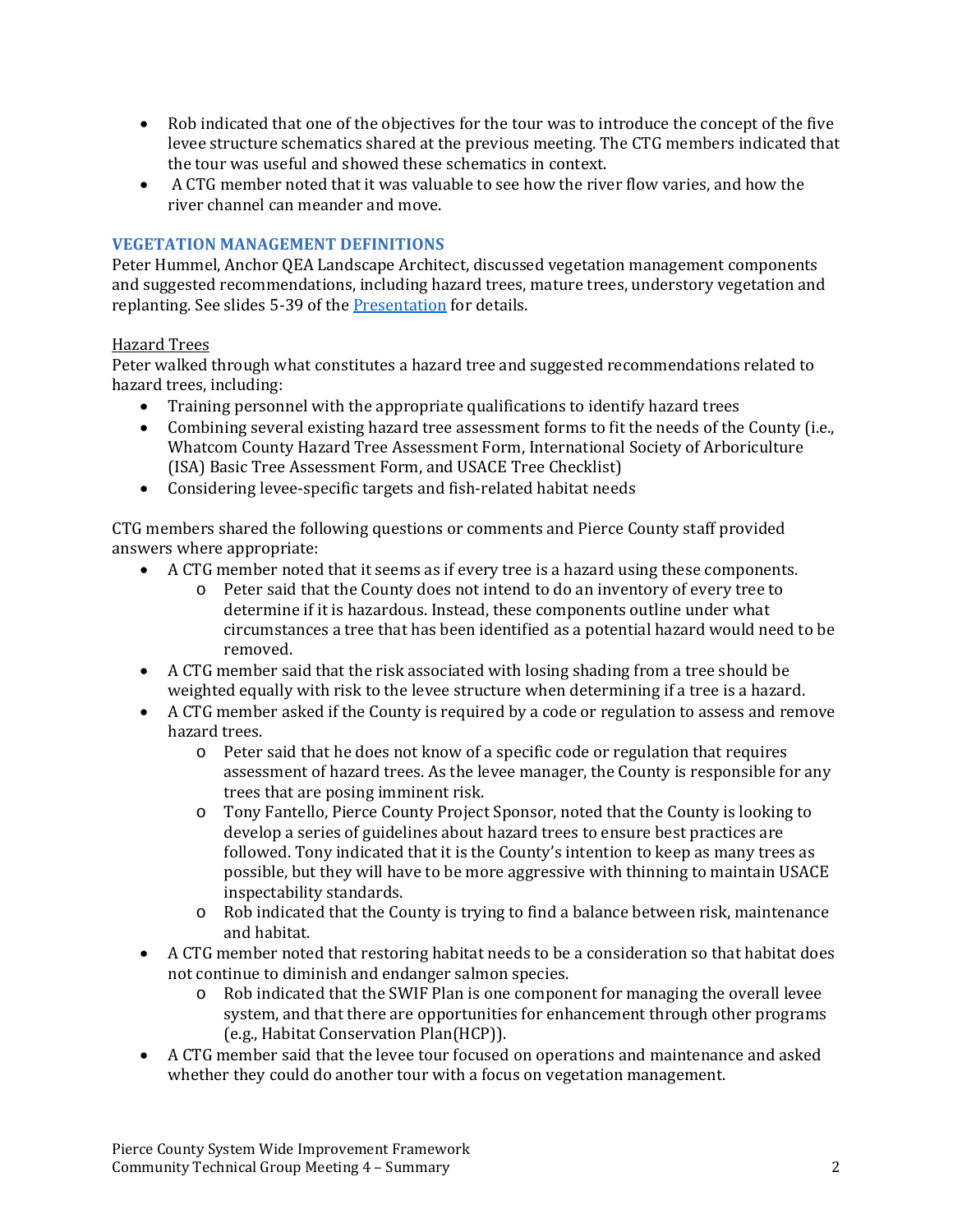- $\circ$  Rob said that the County is hoping to wrap up the conversation about vegetation management at the next few meetings, and that there is not room in the schedule for another tour.
- A CTG member asked how the SWIF Plan relates to the HCP.
	- $\circ$  Rob shared that the HCP focuses on mitigation to offset incidental impacts that come from routine maintenance activities, restoration efforts, and the levee setback program. He noted that the Nested Goals Handout outlines how the Pierce County Surface Water Management Plans inter-relate. The HCP goals and objectives are not included in the document because they have not yet been determined.

## Mature Trees and Understory Species

Peter reviewed the Vegetation Management Example Schematic Plan, which outlines the proposed plan for developing clusters of understory vegetation around mature trees. The plan allows for multi-story vegetation. He also reviewed the Vegetation Handout, which includes descriptions of what constitutes maturity for different tree and understory vegetation species. Peter also highlighted the advantage of conifers, since they are more shade tolerant. Conifers only make up 9 percent of the river system vegetation profile.

Peter shared recommendations for mature trees and understory vegetation, including:

- Recruiting an increased proportion of conifers
- Monitoring mature trees for hazardous tree characteristics
- Preserving mature trees as part of levee repairs, where possible
- Managing for regeneration of trees through understory development
- Managing for multi-layered understory canopy
- Managing invasive species to provide space for understory tree growth

CTG members shared the following questions or comments and Pierce County staff provided answers where appropriate:

- A CTG member asked if the trees in the Proposed Management Component Schematics (slides  $24-25$ ) were drawn to scale.
	- $\circ$  Peter indicated that there is no strict scale because the levee prism can vary greatly in height, but there is a proportionality to the height of the trees related to the height of the levee.
- A CTG member noted that it is important to recruit understory vegetation after mowing in order to manage invasive species.
	- $\circ$  Peter indicated that the County will account for that as well. There needs to be a plan in place to recruit mature trees.
- A CTG member indicated that an overstory is needed before conifers can be planted. They do not do well in isolation.
- A CTG member noted the importance of considering windthrow and how to prevent trees from getting blown over once they reach maturity.

#### Replanting

Peter reviewed current replanting methods. The County is required to replant after levee repairs as mitigation under the Puyallup River Vegetation Management Agreement, but the County employs these tactics along the whole system. Peter also suggested considerations for refining replanting methods, including:

• Toe stabilization through rock placement and the use of coir logs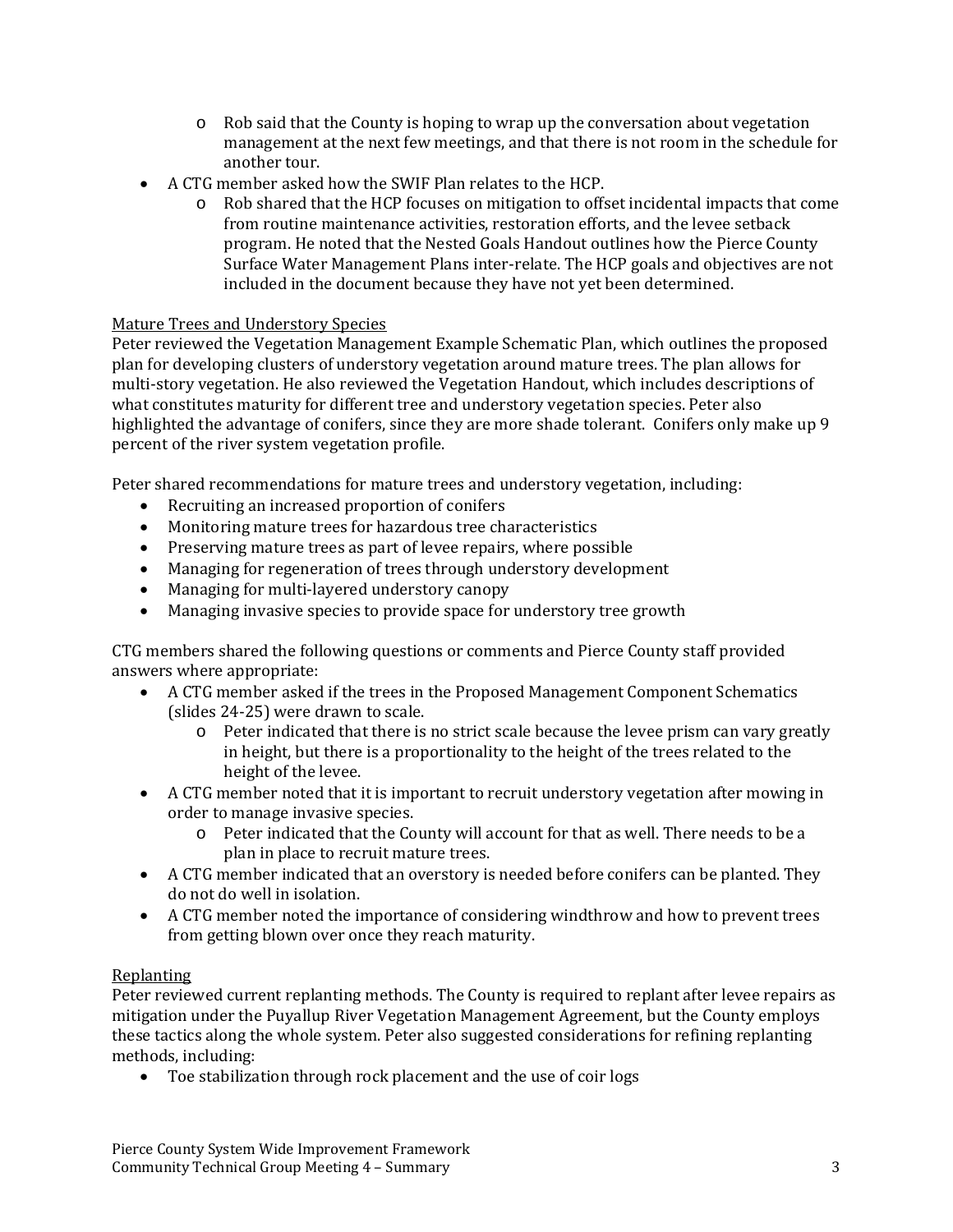- Maximizing availability of soil for roots (e.g., using sonotubes to give roots access to soil beneath riprap)
- Conifer planting
- Encouragement of natural colonization of native plants

CTG members shared the following questions or comments and Pierce County staff provided answers where appropriate:

- Todd Essman, Pierce County Project Technical Lead, noted that the brush layering example was a test project and not part of the County's normal operating procedures. He also indicated that plant availability can limit what gets planted when repairs are completed.
- A CTG member said that King County has experimented with planting on soil benches, but the soil layer does not hold moisture. The thickness of the soil layer needs to be increased, or the rock layer needs to be filled with soil to increase moisture.
- A CTG member said that the sonotube method may not work on the Puyallup River. The waterway in the example does not have the same velocity.
	- o Peter indicated that species that can withstand high velocity should be used. If the roots are under the rock layer, the trees may be able to handle the velocity.
- A CTG member suggested that silt benches and setback levees are the best option for vegetation growth.
	- $\circ$  Peter noted that silt benches offer great opportunities when they are available. These recommendations focus on other methods for planting when silt benches are not available.
- A CTG member suggested that natural colonization should be used whenever possible.

### **VEGETATION MANAGEMENT CONCEPTS**

Penny reviewed the Nested Goals and Objectives handout and noted that maintaining eligibility for the PL 84-99 program falls under the SWIF Plan.

#### Proposed Goal

Penny asked if there were any objections to using the proposed goal for the Vegetation Management Plan:

*To provide for the riparian vegetation habitat requirements of the fish and wildlife resources in conjunction with the basic requirements entrusted to Pierce County of revetment (and levee) integrity and inspection, emergency revetment repairs, river channel capacity, and County road maintenance along tributary streams.*

There were no objections and the group agreed to use the proposed goal.

#### Proposed Objectives

Penny asked if there were any objections to using the proposed objectives for the Vegetation Management Plan:

*Risk – Vegetation management will be performed in a manner to minimize risk to both habitat and flood risk reductions structures. Habitat – Vegetation management will be performed in a manner that avoids or minimizes impacts upon fish and wildlife habitat.*

*Maintenance – A vegetation management strategy will be developed that is cost‐effective and practical to implement.*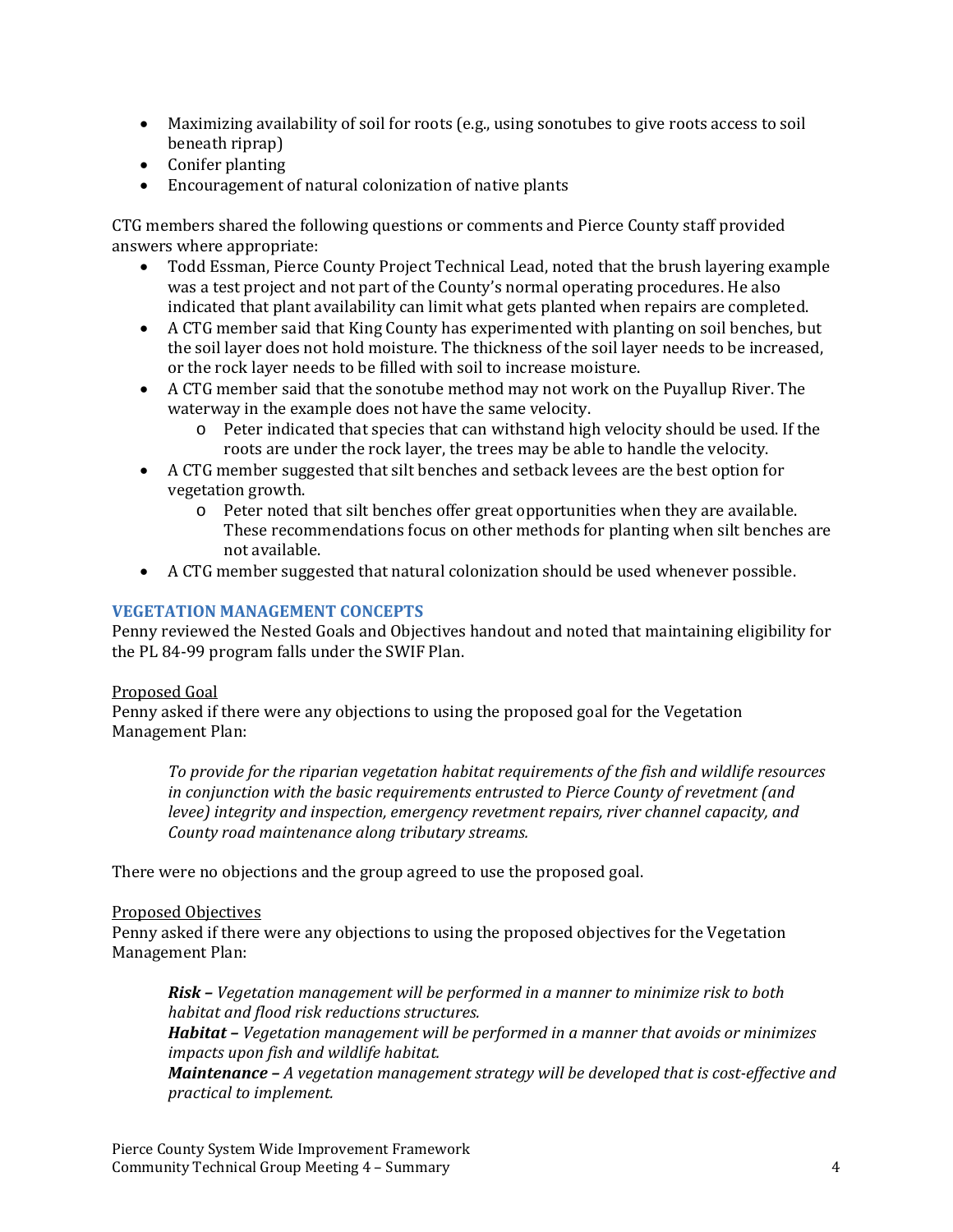There were no objections and the group agreed to use the proposed objectives.

## Proposed Strategy Deliverables

Penny reviewed the proposed strategy deliverables for the Vegetation Management Plan:

*Vegetation Communities Mapping – Vegetation communities along the river Risk Analysis – The level of risk to structural integrity posed by vegetation and the river Levee Structure Schematics – Typical levee structure scenarios Vegetation Inspection Standards – Maintenance specifications for levee type Vegetation Risk Matrix – Protocols to manage hazardous trees Planting Plan – Replanting standards, specifications and protocols Invasive Species Management Plan ‐ A strategy for managing invasive species*

Penny asked the group if they had any suggestions or concerns about these strategies.

CTG members shared the following questions or comments and Pierce County staff provided answers where appropriate:

- A CTG member emphasized that all trees will be kept unless they pose a risk.
	- $\circ$  Rob indicated that the County only intends to remove trees for USACE inspectability requirements, and that they will focus on trees over 6 inches in diameter.
	- o Charles Ifft, USACE CTG representative, noted that large trees do not usually pose a risk for visibility and inspectability.
- A CTG member asked for clarification about what types of trees pose a risk, and how the County can cultivate large trees if small trees pose problems for USACE requirements.
	- $\circ$  Peter referred to the Levee Maintenance Schematic Plan and noted that the plan centers around mature trees, allowing for smaller shrubs and saplings to grow around those mature trees. Smaller vegetation between those clusters would be removed.
- A CTG member asked if there would be encouragement for recruitment of saplings in the riparian management zone between existing clusters.
	- $\circ$  Peter noted that part of the discussion should include the proposed dimensional distance between clusters.
	- $\circ$  Rob said that the County intends to retain as many mature trees as possible while still meeting minimum USACE requirements. He also noted that maintenance efficiency must also be a consideration; it is very labor intensive to maintain inspection windows.
	- $\circ$  Penny added that the Proposed Levee Vegetation Maintenance Guidelines suggest that clusters should be 10 to 15 feet in diameter, and there should be 10 to 20 feet between clusters.
- A CTG member asked how the County intends to handle blackberry growth and other invasive species while maintaining a multi-story canopy.
	- $\circ$  Rob said that the multi-story canopy will be provided by the riverside buffer of vegetation, as well as the clusters. Invasives will be controlled through mowing between clusters.
	- $\circ$  Tony noted that planting could be used to choke out invasives. Herbicides could also be used if needed.
	- $\circ$  A CTG member said that herbicides should not be used on the waterward face.
- A CTG member asked how often vegetation would be mowed.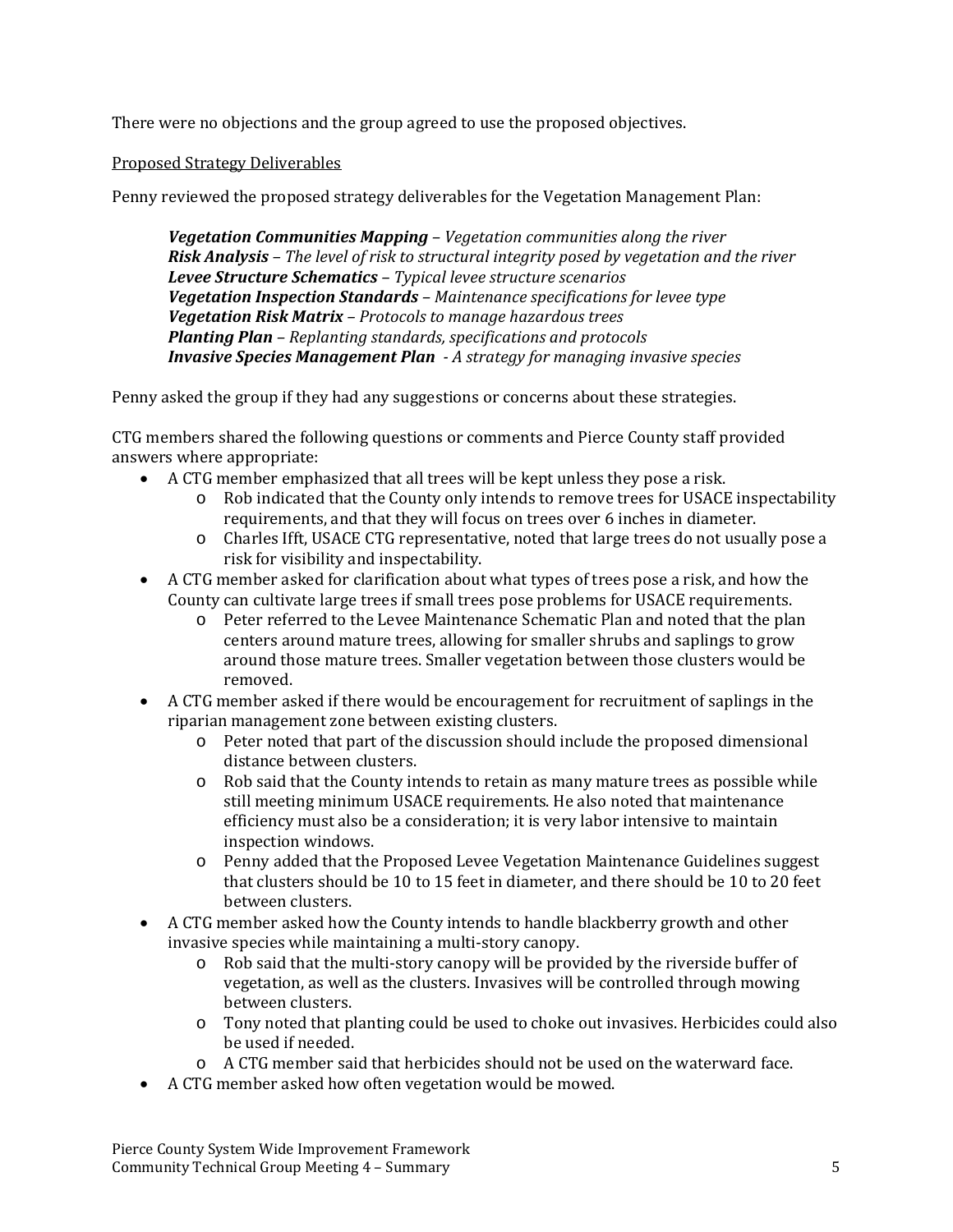- $\circ$  Rob noted that, at a minimum, the levees would need to be mowed prior to the USACE biannual inspection.
- o Peter also noted that whenever mowing occurs, planting opportunities arise.
- A CTG member asked if any of these proposed maintenance guidelines are problematic from the USACE perspective.
	- $\circ$  Charles indicated that grass is the USACE standard and provides for the best functioning levee. Modifications to this standard increase risk, but the County accepts that risk for the environmental benefit. Since vegetation is not currently part of the interim policy criteria, these guidelines do not pose a problem.
- A CTG member asked if allowances could be made during mowing for mature tree recruitment, especially shade tolerant conifers.
	- $\circ$  Tony suggested that shade tolerant conifers could be flagged along with noxious weeds that spread through mowing. The County's biologists would need to work with maintenance crews to retain young conifers and manage noxious weeds.
- A CTG member asked how the County would mitigate for decreased shade when trees are removed.
	- $\circ$  Rob said that the County would replant as mitigation under the Puyallup River Vegetation Management Agreement.
	- o A CTG member indicated that replanting does not provide short-term mitigation for the decrease in shade.
	- $\circ$  Tony noted that replanting is currently the only mitigation as far as maintenance and operation under the SWIF Plan, but the issue could be discussed as part of the HCP. In order to mitigate for shade, the County would need to be able to adequately assess the impact.
	- $\circ$  Rob emphasized that there are very few instances where hazard trees have to be removed.
	- $\circ$  Penny noted the request to address the mitigation for loss of shade in the HCP.
- A CTG member indicated that habitat should be balanced with flood protection considerations.
- A CTG member asked whether acquisition of setback levees would be covered under the SWIF Plan.
	- $\circ$  Rob said that would fall under the HCP.
- A CTG member suggested that some of these maintenance practices may exacerbate issues with retaining vegetation and create more hazard trees  $(e.g., the overhanging vegetation)$ buffer along the river may be too exposed to windthrow). A best practice for maintenance would be to do succession planting and create a multi-layered understory.
- A CTG member noted that the amount of trees that would need to be removed has varied in discussions. The group needs a better understanding of vegetation quantities in order to develop suggestions.
- A CTG member suggested that the tension between the loss of habitat and the effects on salmon and the goals of vegetation management are larger than the SWIF process. This conversation should be happening elsewhere in the policy structure; the Sustainability 2020 Plan might be the appropriate place.
- A CTG member asked how the General Investigation (GI) Study fits into this process.
	- $\circ$  Rob said that the County would bring in someone to talk about the GI Study at a later date.
- A CTG member noted that the issue of solar exposure continues to come up and that should be considered in vegetation management recommendations.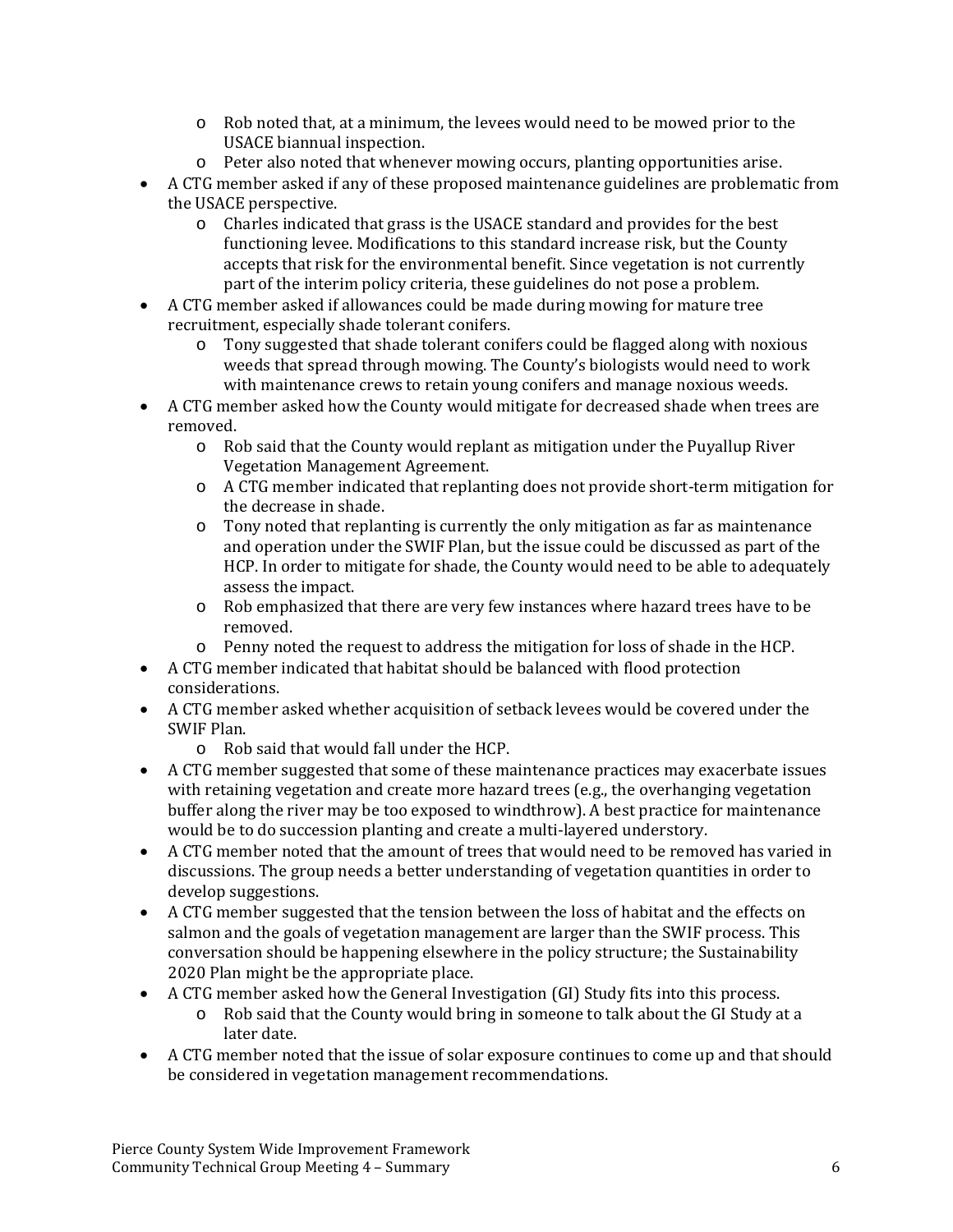Penny noted that many of these suggestions are already included in the Proposed Levee Vegetation Maintenance Guidelines. She asked the CTG to review the Guidelines closely and provide suggestions, as well as indicating anything that might be missing prior to the next meeting. At the next meeting, the group will have a discussion about these suggestions and finalize the Proposed Strategy Deliverables.

#### **NEXT STEPS**

Penny reminded the group that the next meeting will take place on Wednesday, Jan. 20. At that meeting, the group will wrap up the discussion on vegetation management and begin discussing risk. On Jan. 27, the Department of Emergency Management will do a presentation on interim risk reduction measures.

Penny asked the CTG if they found the handouts helpful; the group indicated that they were. She also asked if the CTG had any suggestions about process. A CTG member indicated that it would be helpful for the County to clarify the objectives for each meeting by sharing how the information and more clearly articulating the expected outcomes of each meeting.

#### **PUBLIC COMMENT**

There were no public comments.